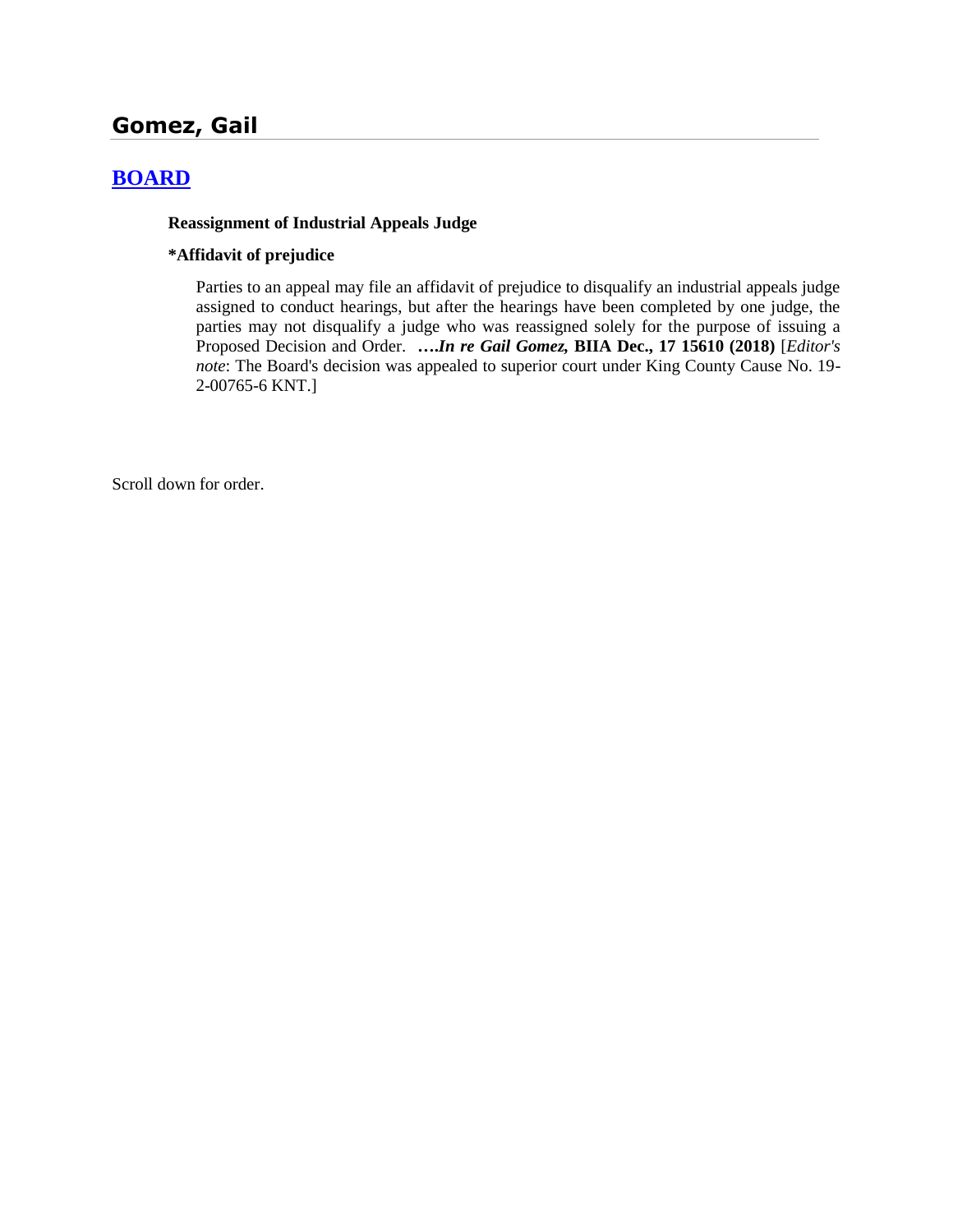#### **BEFORE THE BOARD OF INDUSTRIAL INSURANCE APPEALS STATE OF WASHINGTON**

**)**

## **CLAIM NO. SJ-40894 ) DECISION AND ORDER**

# **IN RE: GAIL A. GOMEZ ) DOCKET NO. 17 15610**

Gail Gomez worked as a registered nurse and plan care manager for Virginia Mason at its Federal Way Clinic, where she contracted a viral upper respiratory infection. She developed an acute pain in her right ear from a secondary ear infection. The ear infection ruptured Ms. Gomez's eardrum, and she experienced profound, permanent hearing loss in her right ear. Ms. Gomez applied for benefits more than one year after her exposure, illness, and hearing loss. The Department allowed Ms. Gomez's claim and closed the claim with a permanent partial disability award for 100 percent hearing loss in the right ear. Virginia Mason appealed the allowance of the claim and maintains that Ms. Gomez's claim was time-barred because her viral infection was an industrial injury. Our industrial appeals judge found that there was no genuine issue as to any material fact, concluded that Virginia Mason is entitled to a decision as matter of law, and that Ms. Gomez sustained an industrial injury. The industrial appeals judge reversed the Department order and remanded the claim to the Department to reject the claim because the application for benefits was not filed within the one year statute of limitations for industrial injuries. We agree with the industrial appeals judge. Ms. Gomez did not suffer an occupational disease. She sustained an industrial injury, and the claim for industrial injury is time-barred for failure to file the claim within one year. We **REVERSE AND REMAND** the Department order with direction to reject the claim because the Application for Benefits was not filed within the one-year limitation as required by RCW 51.28.050.

## **DISCUSSION**

In her Petition for Review, Ms. Gomez first argues that the claimant's affidavit of prejudice deprived Industrial Appeals Judge Robert Krabill of the ability to hear this appeal. This appeal was originally assigned to Industrial Appeals Judge Janene Sohng. The parties filed cross-motions for summary judgment. Following oral argument and the receipt of all evidence in this file, the appeal was transferred to Industrial Appeals Judge Robert Krabill to write the Proposed Decision and Order. A letter dated February 28, 2018, was sent to the parties notifying them that the appeal was transferred from Industrial Appeals Judge Sohng to Industrial Appeals Judge Krabill under WAC 263-12-045(4), and that Industrial Appeals Judge Krabill would be writing the Proposed Decision and Order. The letter went on to indicate that the Proposed Decision and Order would be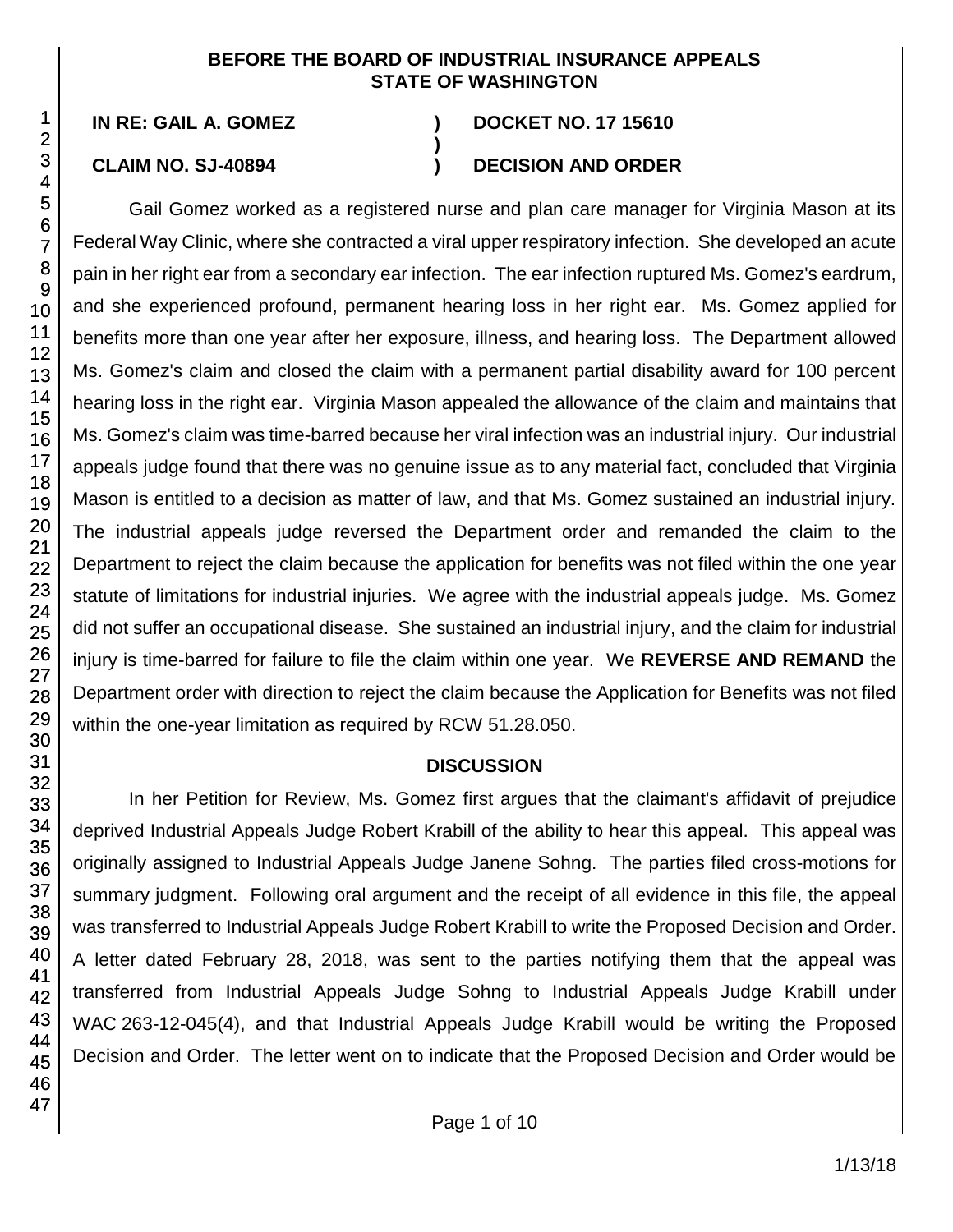issued after March 7, 2018, and "[i]f you believe there are compelling reasons why this appeal should not be transferred, you must contact me [Chief Industrial Appeals Judge Whitney] before that date."

On March 6, 2018, one day before the March 7, 2018 deadline for objection to the transfer to Industrial appeals Judge Krabill, the claimant filed a motion and affidavit to assign a different industrial appeals judge, which Ms. Gomez has characterized as an Affidavit of Prejudice. In the motion and affidavit, claimant's counsel cited RCW 4.12.050, and WAC 263-12-125, and indicated Ms. Gomez's belief that Industrial Appeals Judge Krabill is prejudiced against the claimant and that "[s]he cannot obtain a fair and impartial hearing before such judge." The claimant requested that the matter be assigned to another industrial appeals judge to issue the decision in the appeal. According to the affidavit, claimant's counsel received notice of the assignment to Industrial Appeals Judge Krabill on March 5, 2018, one day prior to filing the motion.

The claimant's motion was considered a request to deny the transfer of the appeal and was denied in a letter dated March 19, 2018. The denial indicated that, "[t]he information set forth in your letter does not set forth compelling reasons for this case not to be transferred for the purpose of writing the Proposed Decision and Order." The case remained assigned to Industrial Appeals Judge Krabill, who issued the Proposed Decision and Order dated March 19, 2018, the same date as the denial letter.

The Board of Industrial Insurance Appeals has the authority to determine its own procedure under RCW 51.52.020. This statute indicates, in part, "[t]he board may make rules and regulations concerning its functions and procedure, which shall have the force and effect of law until altered, repealed, or set aside by the board."<sup>1</sup> The Board has properly promulgated rules for procedure, including WAC 263-12-125, which provides that, "[i]nsofar as applicable, and not in conflict with these rules, the statutes and rules regarding procedures in civil cases in the superior courts of this state shall be followed."<sup>2</sup> In the Petition for Review, Ms. Gomez contends that when she filed the affidavit of prejudice under RCW 4.12.050, Industrial Appeals Judge Krabill was deprived of jurisdiction to hear the appeal. RCW 4.12.050 states in part:

(1) Any party to or any attorney appearing in any action or proceeding in a superior court may disqualify a judge from hearing the matter, subject to these limitations: (a) Notice of disqualification must be filed and called to the attention of the judge before the judge has made any discretionary ruling in the case.

l RCW 51.52.020.

WAC 263-12-125.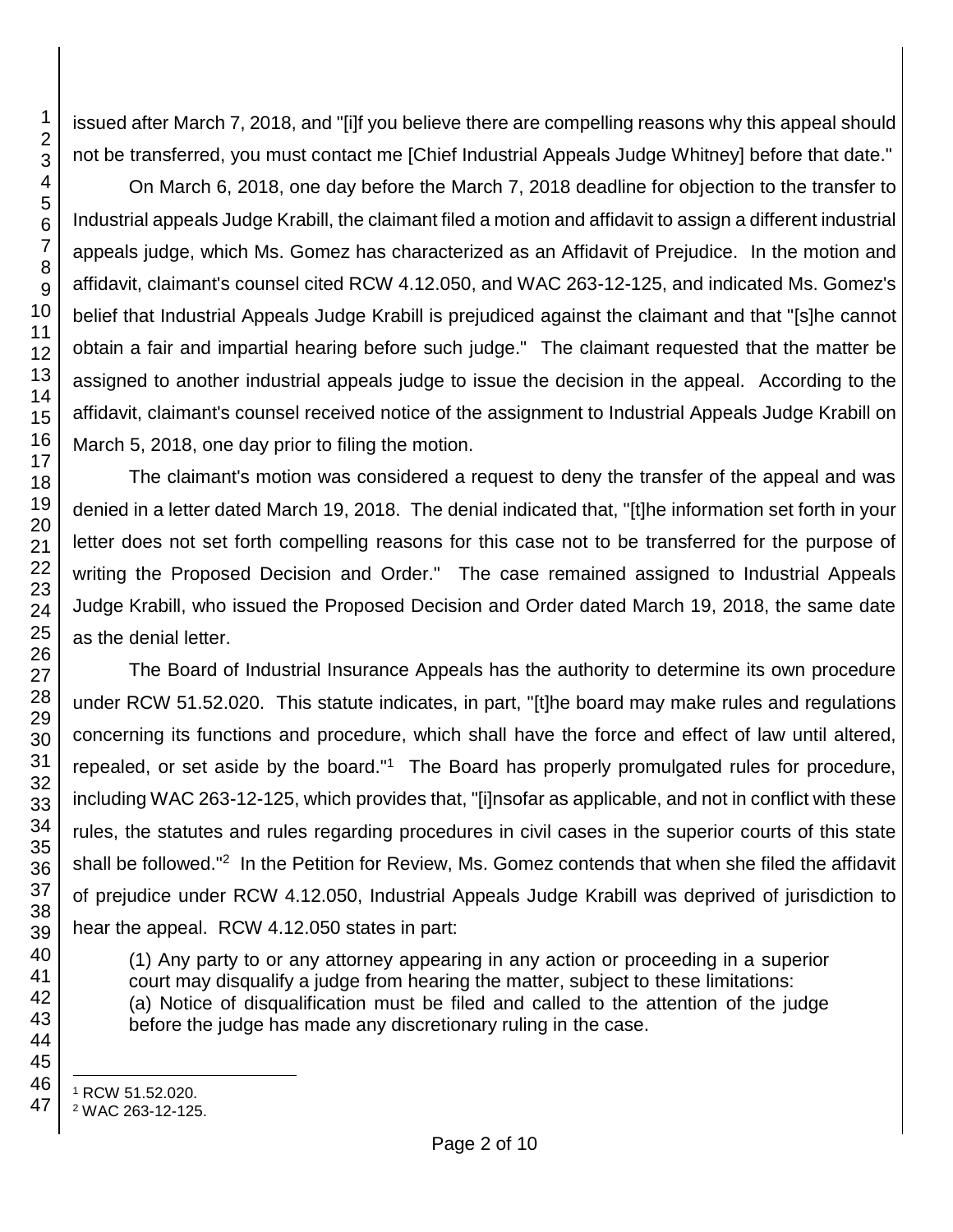(b) In counties with only one resident judge, the notice of disqualification must be filed not later than the day on which the case is called to be set for trial.

(c) A judge who has been disqualified under this section may decide such issues as the parties agree in writing or on the record in open court.

(d) No party or attorney is permitted to disqualify more than one judge in any matter under this section and RCW 4.12.040.<sup>3</sup>

WAC 263-12-091 provides:

"Affidavits of prejudice **against an industrial appeals judge assigned to conduct hearings in an appeal** are subject to the provisions of RCW 4.12.050, except that such affidavit must be filed within thirty days of receipt of the notice of assignment of the appeal to the industrial appeals judge or prior to the assigned industrial appeals judge holding any proceeding in the appeal, whichever occurs sooner."<sup>4</sup>

Thus, the Board's affidavit rule limits the parties' affidavit right to affidavit the judge who **conducts** the hearing only, as distinguished from the judge who **drafts a proposed order** for the Board, a review judge who reviews a proposed order, or a mediation judge who meets with parties to facilitate settlement discussions. Following the transfer of the appeal to Industrial Appeals Judge Krabill to write the decision, Ms. Gomez filed a motion and affidavit to assign a different industrial appeals judge, which Ms. Gomez has characterized as an Affidavit of Prejudice. The motion was considered a request to deny the transfer of the file and our chief industrial appeals judge denied the request. WAC 263-12-045(4) provides that, "[a]t any time the board or a chief industrial appeals judge or designee may substitute one industrial appeals judge for another in any given appeal."

In the present appeal, Ms. Gomez filed an affidavit of prejudice seeking removal of the industrial appeals judge reassigned to write the Proposed Decision and Order after all hearings had concluded and the record was closed. Accordingly, the chief industrial appeals judge properly denied the affidavit of prejudice in accordance with the Board's procedural rules.

Ms. Gomez next argues in the Petition for Review that the industrially related condition should be considered an occupational disease rather than an industrial injury. Ms. Gomez has worked for the employer, Virginia Mason Hospital Association (Virginia Mason), for seven years. On January 6, 2015, Ms. Gomez worked as a registered nurse and plan care manager for Virginia Mason at its Federal Way Clinic. In that position she typically saw patients with chronic disease. During a patient visit on January 6, 2015, which lasted from thirty minutes to an hour, she contracted a viral

<sup>4</sup> WAC 263-12-091 (Emphasis added.)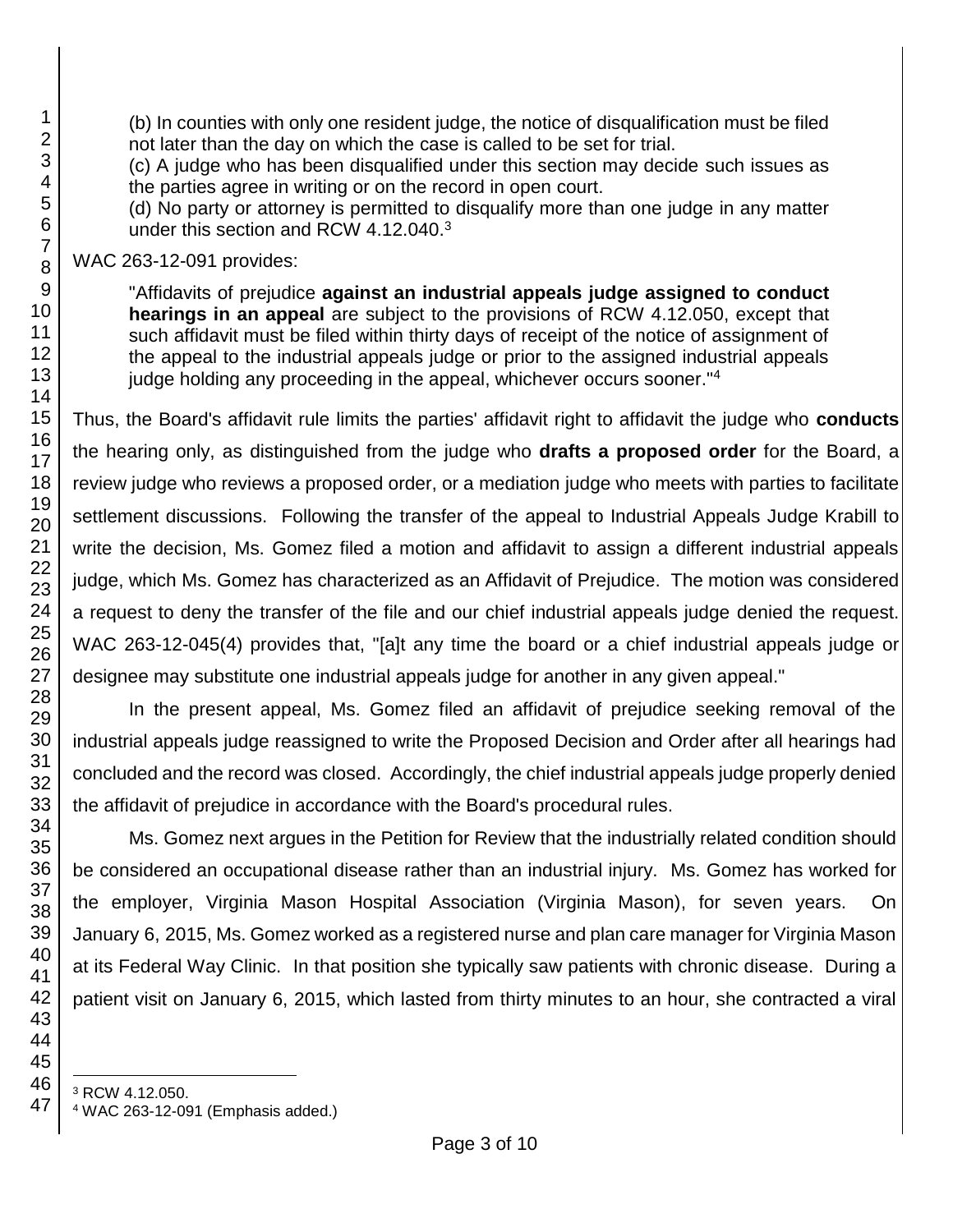upper respiratory infection. She was sick with a cold from the viral infection starting the following day, January 7, 2015.

Late on January 12, 2015, Ms. Gomez developed an acute pain in her right ear from a secondary ear infection. The next morning, January 13, 2015, Ms. Gomez reported to Kari Steadman, her direct supervisor, that she was sick. On that same date, she sought care for sudden right ear pain from her physician and colleague Christine Palermo, M.D. Dr. Palermo happened to work for Virginia Mason at the same Federal Way Clinic. That night, the ear infection ruptured Ms. Gomez's eardrum, and she experienced profound, permanent hearing loss in her right ear. Dr. Palermo referred Ms. Gomez to Tracy Eriksson, M.D., in the ear, nose, and throat clinic.

Dr. Palermo has known Ms. Gomez since 2012, as they both work at Virginia Mason, and she has been Ms. Gomez's primary care physician since 2013. She was providing treatment for arthritis, which included immune-suppressing medication. Dr. Palermo first became aware Ms. Gomez was sick at an appointment on January 13, 2015. She understood Ms. Gomez had upper respiratory symptoms for six days and then developed acute right ear pain at about 11 p.m. on January 12, 2015. Dr. Palermo believed Ms. Gomez suffered from a viral illness and a bacterial sinus infection at that January 13 appointment. Dr. Palermo diagnosed an infection of the middle ear that was a complication of the upper respiratory illness. On January 14, or 15, 2015, she saw Ms. Gomez again and confirmed the presence of a ruptured ear drum. In follow-up conversations, Dr. Palermo did not discuss with Ms. Gomez any specific exposure, but they did talk about the fact that in the preceding time period, Ms. Gomez had seen several patients of Dr. Palermo that were quite ill and caused her exposure to catching something at work.

Since Dr. Palermo treated both Ms. Gomez and CPL, a patient with an upper respiratory viral illness, she identified the date of January 6, 2015 as a specific date when Ms. Gomez had an appointment with Ms. CPL. Dr. Palermo believed that Ms. Gomez caught her viral and bacterial illness from proximity to Ms. CPL for about an hour on January 6, 2015. She added that Ms. CPL had to remove a mask she was wearing during the appointment.

Dr. Eriksson, an otolaryngologist, declared that she provided evaluation and treatment to Ms. Gomez for her right ear. She discussed with Ms. Gomez that with acute sensorineural hearing loss, the most likely treatable cause would be a viral infection, such as an upper respiratory infection, which could be contracted anywhere. She believed on a more-probable-than-not basis that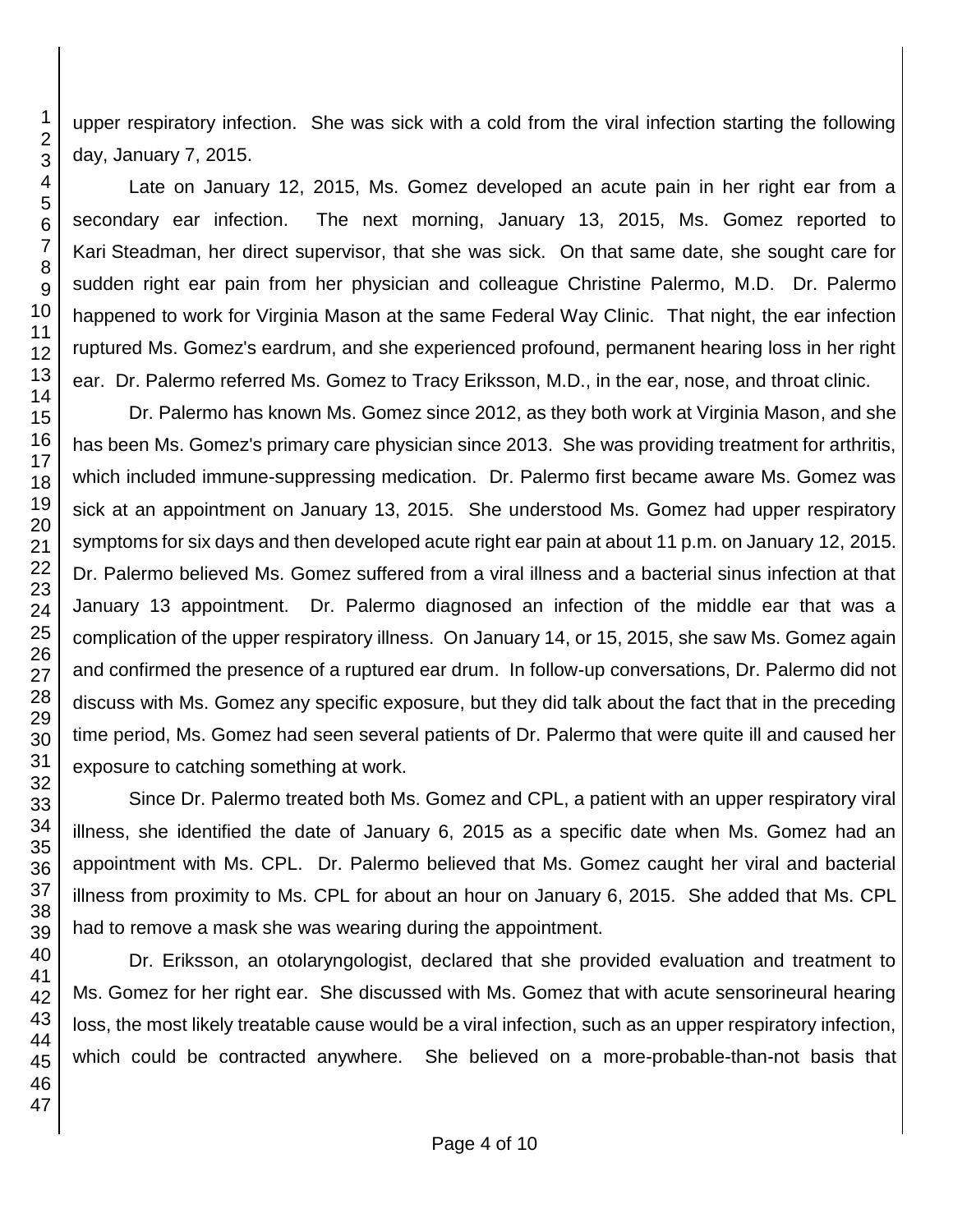Ms. Gomez's right-ear hearing loss did not arise naturally and proximately out of her employment with Virginia Mason.

Since the parties filed cross-motions for summary judgment, the first question in this appeal is whether there exists an issue of material fact.<sup>5</sup> The parties stipulated to the facts in this case, including the discovery depositions of Ms. Gomez and Dr. Palermo, and the Declaration of Tracy Erickson, M.D. In summary judgment, the moving party is required to establish that there was no genuine issue as to any material fact, with all facts and reasonable inferences considered in the light most favorable to the claimant as the nonmoving party.<sup>6</sup> In the present case, no genuine issue as to material fact exists.

Ms. Gomez also argues that the industrially related condition should be considered an occupational disease rather than an industrial injury. In its motion for summary judgment, the employer argued that Ms. Gomez suffered an industrial injury rather than an occupational disease. The parties have stipulated that if the right ear condition is characterized as an occupational disease, the April 4, 2017 Department order closing the claim with provision for hearing aids and an award for permanent partial disability should be affirmed. The parties also stipulated that if the right ear condition is considered an industrial injury, the Department order should be reversed and remanded since the claim was not filed within one year and is time-barred.

Under RCW 51.08.100, "'Injury' means a sudden and tangible happening, of a traumatic nature, producing an immediate or prompt result, and occurring from without, and such physical conditions as result therefrom." Under RCW 51.08.140, "'Occupational disease' means such disease or infection as arises naturally and proximately out of employment under the mandatory or elective adoption provisions of this title."

Ms. Gomez cites cases to support her contention that her circumstance should be considered an occupational disease. She cites *Flynn V. Department of Labor and Industries*<sup>7</sup> for the proposition that all elements of RCW 51.08.100 must be met for a claim to be considered an injury, and that without a traumatic happening, inhalation events cannot be an injury. Such reliance on *Flynn* is too expansive. As any other occurrence, inhalation events must be viewed in light of the circumstances.

CR 56.

l

188 Wash. 346, 349 (1936).

*Wilson v. Steinbach*, 98 Wn.2d 434, 437 (1982).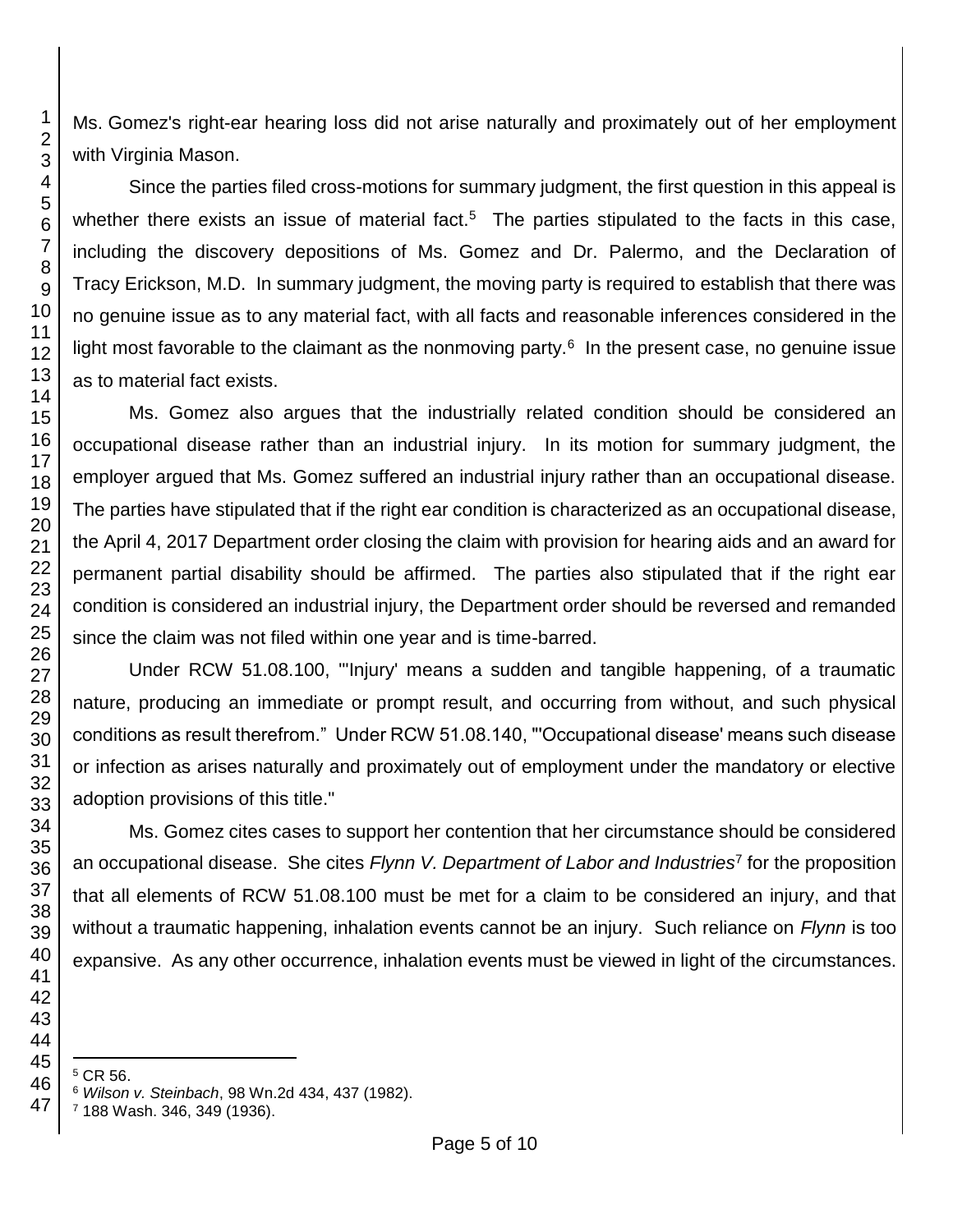Ms. Gomez also indicates that Dr. Palermo did not immediately inform her that she believed the infected patient was the source of Ms. Gomez's infection. The claimant also points out that initially Ms. Gomez had only a simple viral infection and did not sustain hearing loss for several weeks. Also, Ms. Gomez's physician did not inform her the condition was related to her job until months after the exposure and Dr. Palermo did not discuss filing a claim until more than a year had passed since the exposure. Thus, Ms. Gomez maintains that her condition was an occupational disease.

Ms. Gomez also argues that her condition was not the result of a sudden, tangible happening. She contends that the facts do not support a traumatic occurrence. Ms. Gomez points out, in *Walston*  v. Boeing Co.<sup>8</sup> the court refused to accept the argument that inhalation of asbestos was an injury causing immediate cellular level damage. The *Walston* case is distinguishable from Ms. Gomez's situation. Unlike the *Walston* case involving asbestos, the present case did not take years for symptoms to develop. To the contrary, Ms. Gomez's symptoms started the day after the exposure. Ms. Gomez is correct that the exposure need not be repeated for it to ultimately be considered an occupational disease. She also acknowledges that *In re Sharon Baxter<sup>9</sup>* (a needle-stick case) indicates that when a traumatic event occurs with a prompt onset of symptoms, the claim can be considered an industrial injury. In *Baxter*, the Board pointed out that a single incident may serve as the basis for both an industrial injury and for an occupational disease and the claim was characterized as an occupational disease because during the period when Ms. Baxter could have filed an injury claim, the disease was not yet diagnosable based on the time it took to progress. In that case the attending specialist noted it was unlikely that the particular needle stick, which started the disease process, could be identified. Ms. Baxter did not develop a disabling condition or require treatment until years after the needle sticks. By contrast, Ms. Gomez quickly became symptomatic. She was exposed to the virus on January 6, 2015. She was sick the day after the exposure. Five days later, Ms. Gomez had acute pain in her right ear from a secondary ear infection. On January 13, 2015, Ms. Gomez sought treatment from her doctor, Christine Palermo, who also worked at the same clinic with the claimant. That night, the ear infection ruptured Ms. Gomez's eardrum, and she had permanent hearing loss in her right ear.

In *In re James Jacobs* the Board found an industrial injury, even when the tangible happening was not instantaneous, and determined that a mile hike producing hyperventilation syndrome and an

181 Wn.2d 391 (2014).

BIIA Dec., 92 5897 (1994).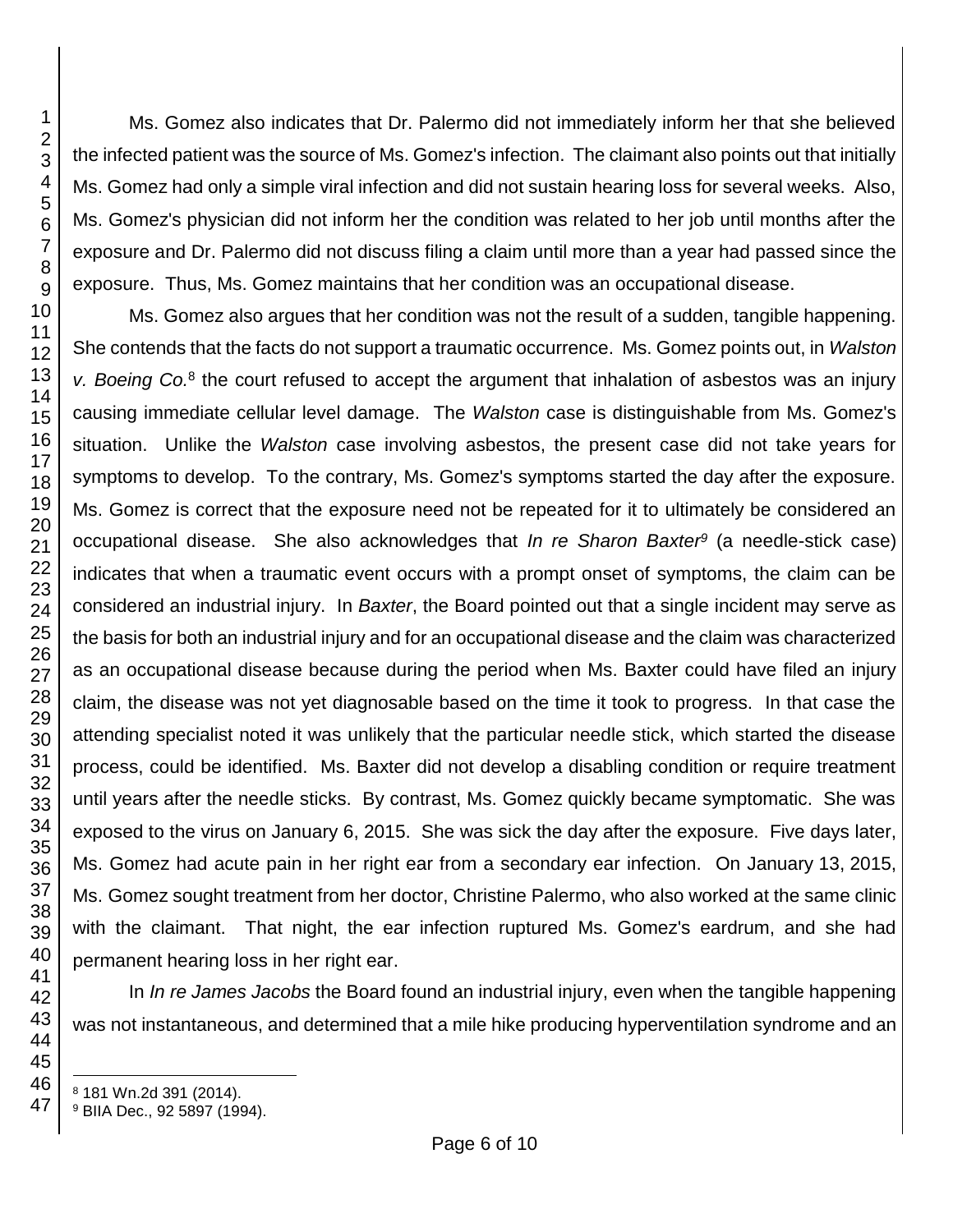anxiety reaction with collapse and severe chest pain is a sudden and tangible happening, which did not have to be confined to a certain number of seconds or minutes.<sup>10</sup> Mr. Jacobs was hiking to do surveying work and then collapsed. The hike was considered enough of a sudden, tangible event, even though it was superimposed on fatigue from prior days of work. The Board considered this an industrial injury, even though the Department's counsel argued that there was no sudden, tangible happening of a traumatic nature producing a prompt result.

Ms. Gomez suffered a viral infection that occurred as a specific identifiable event, which was the exposure to an infected patient during a single appointment. The exposure is capable of being fixed in time and place while in the employment of Virginia Mason Hospital and is susceptible of investigation. Since the event need not be instantaneous nor confined to a specific measurable period, the facts agreed on by the parties establish all of the elements of an industrial injury within the meaning of RCW 51.08.100. Thus, Ms. Gomez's claim for benefits is time-barred for failure to file the claim within one year of the industrial injury.

Summary judgment is warranted under CR 56 and the employer's motion for summary judgment is granted. The claimant's motion for summary judgment is denied. The Department allowed the claim as an occupational disease. Consistent with the stipulation of the parties, the Department order dated April 4, 2017, should be reversed and remanded to indicate that Ms. Gomez did not suffer an occupational disease; that she sustained an industrial injury; and to deny the claim for industrial injury as time-barred for failure to file the claim within one year from January 13, 2015.

#### **DECISION**

In Docket No. 17 15610, the employer, Virginia Mason Hospital Association, filed an appeal with the Board of Industrial Insurance Appeals on May 24, 2017, from an order of the Department of Labor and Industries dated April 4, 2017. In this order, the Department allowed Ms. Gomez's claim and closed the claim effective April 4, 2017, with a permanent partial disability award for 100 percent hearing loss in the right ear. This order is incorrect and is reversed and remanded to the Department with direction to reject the claim because the Application for Benefits was not filed within the one-year limitation as required by RCW 51.28.050.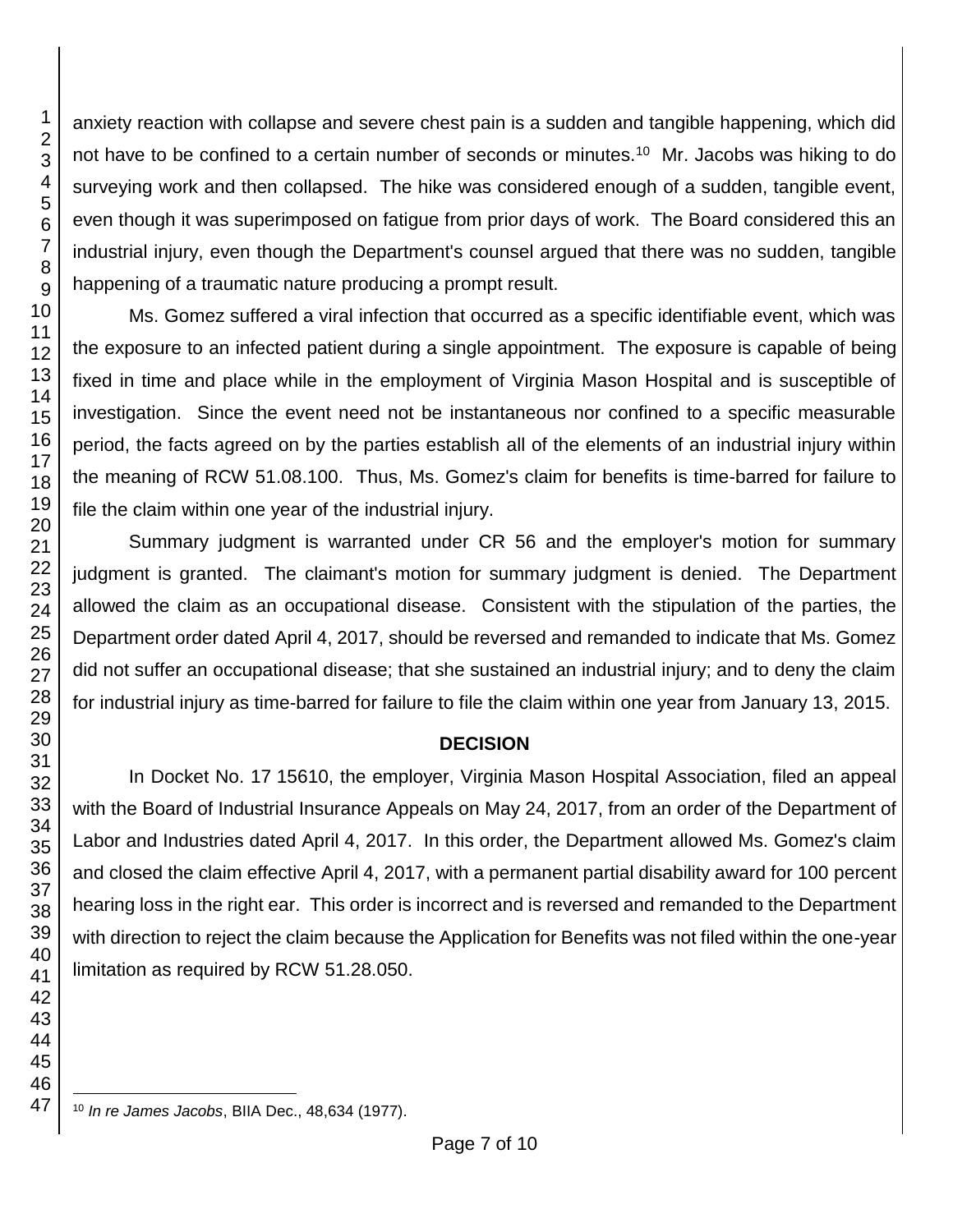## **FINDINGS OF FACT**

- 1. On November 8, 2017, an industrial appeals judge certified that the parties agreed to include the Jurisdictional History in the Board record solely for jurisdictional purposes.
- 2. Gail Gomez sustained an industrial injury on January 6, 2015, when she contracted a viral upper respiratory infection from a patient at work. That viral infection proximately caused a secondary ear infection in her right ear. Ms. Gomez first sought treatment for her viral infection and ear infection on January 13, 2015, and her ear infection proximately caused profound hearing loss in her right ear on January 13, 2015.
- 3. Ms. Gomez's condition diagnosed as a viral infection did not arise naturally and proximately out of the distinctive conditions of her employment.
- 4. Ms. Gomez did not file a claim for benefits until April 15, 2016.
- 5. The pleadings and evidence submitted by the parties demonstrate that there is no genuine issue as to any material fact.

## **CONCLUSIONS OF LAW**

- 1. The Board of Industrial Insurance Appeals has jurisdiction over the parties and subject matter in this appeal.
- 2. The employer is entitled to a decision as a matter of law as contemplated by CR 56. For that reason, the claimant is not entitled to a decision as a matter of law under CR 56.
- 3. Ms. Gomez sustained an industrial injury within the meaning of RCW 51.08.100, on January 6, 2015.
- 4. Ms. Gomez's viral upper respiratory infection, secondary ear infection, and profound right-sided hearing loss are not an occupational disease within the meaning of RCW 51.08.140.
- 5. As a claim for industrial injury, Ms. Gomez's claim is not valid or enforceable because it was not filed within the one-year limitation period following the day on which the injury occurred, as prescribed by RCW 51.28.050.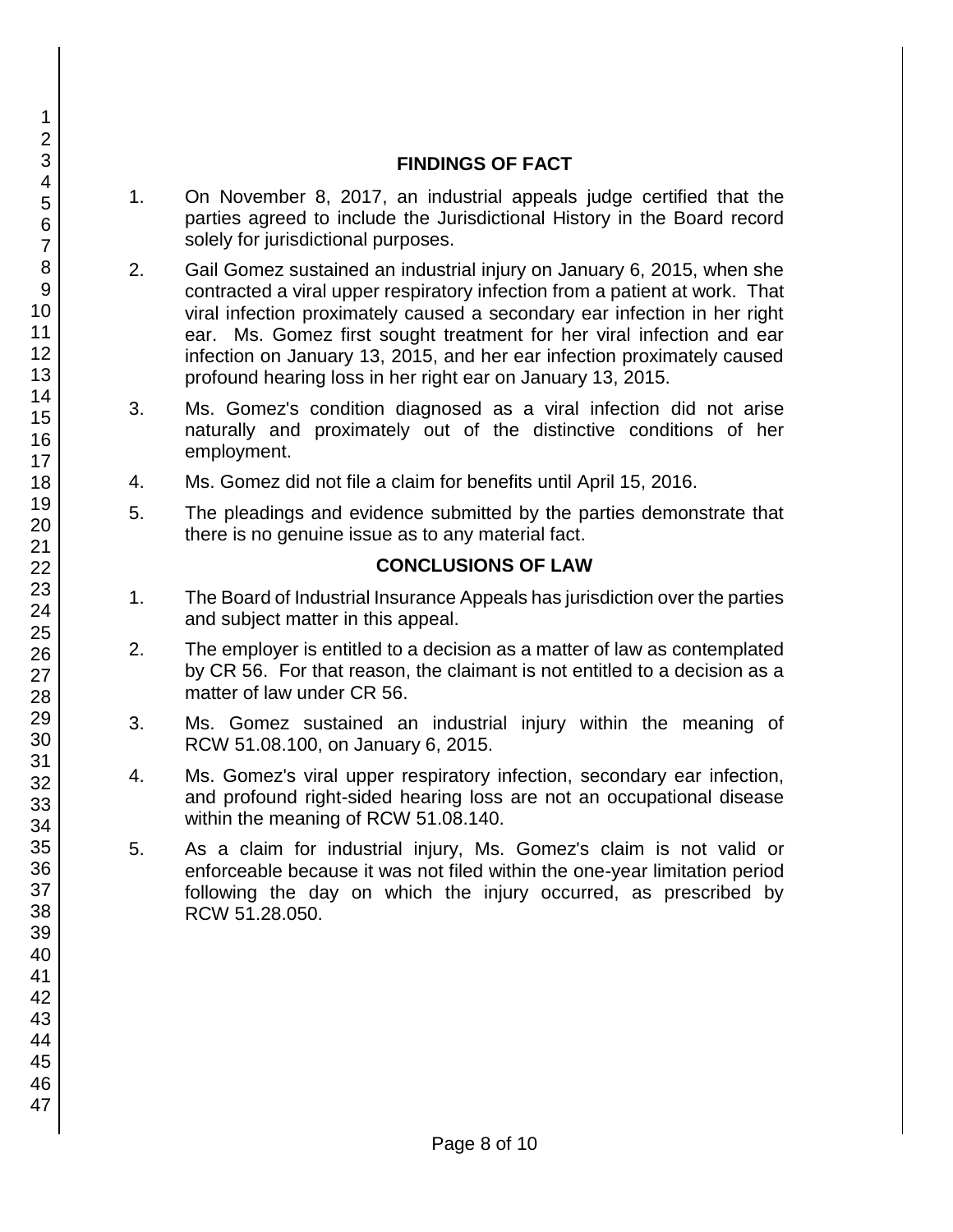6. The Department order dated April 4, 2017, is incorrect and is reversed. The claim is remanded to the Department with direction to reject the claim because the Application for Benefits was not filed within the one-year limitation prescribed by RCW 51.28.050.

Dated: December 17, 2018

BOARD OF INDUSTRIAL INSURANCE APPEALS

WLLIAMS, Chairperson **ENG, Member**